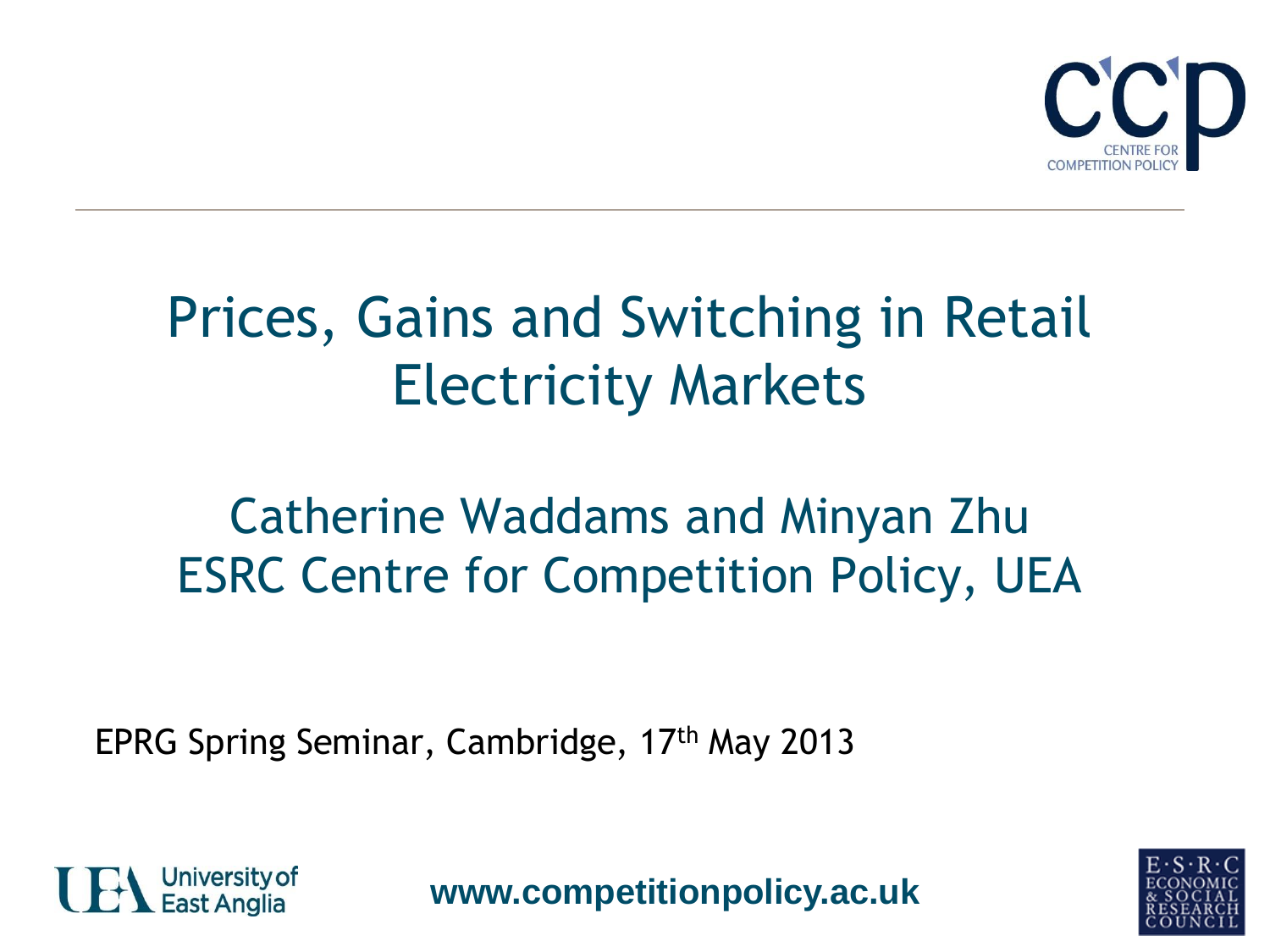## Prices have (mostly) risen and converged: British Gas from high to low (relative) cost







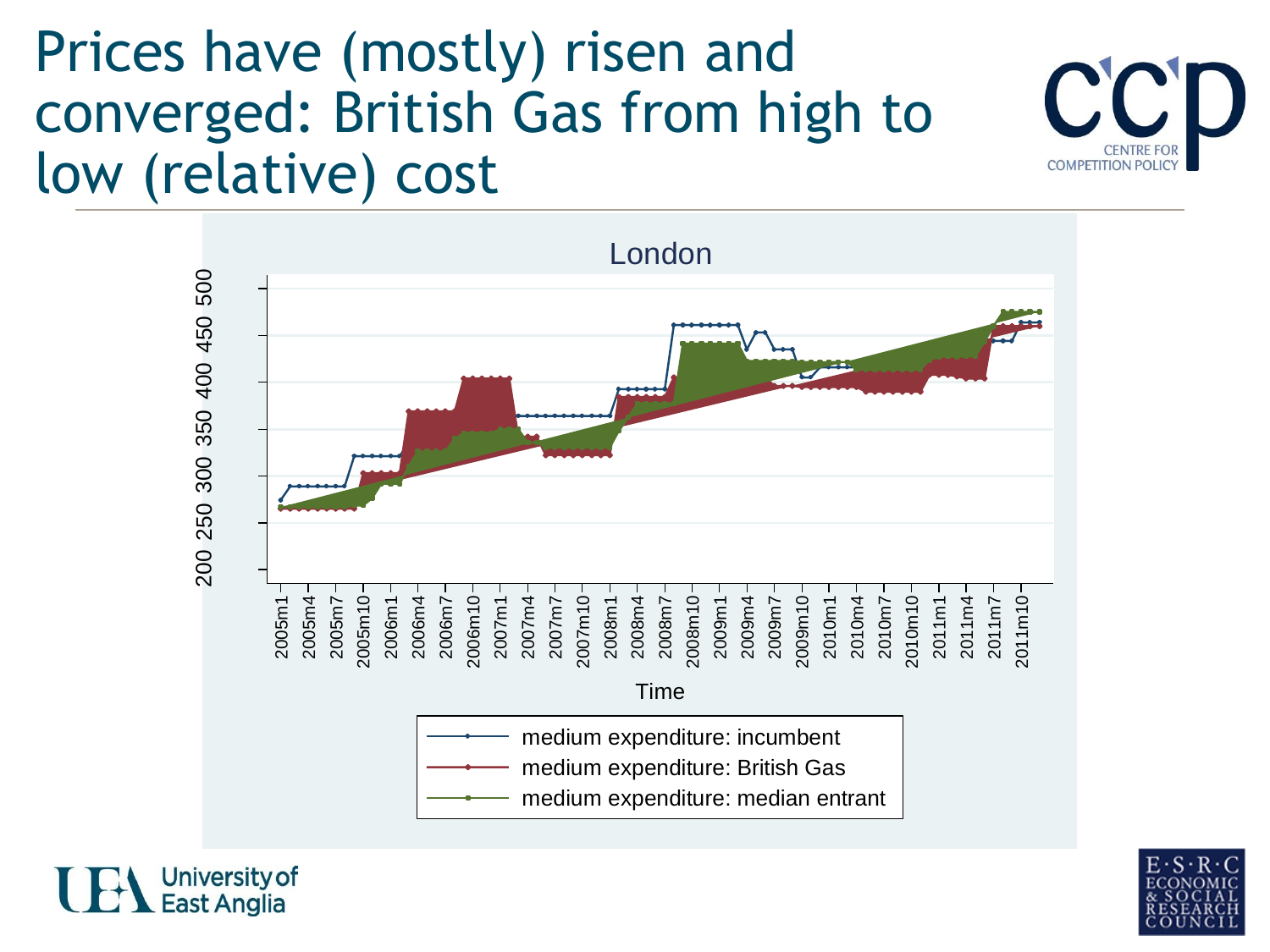# Switching is correlated with potential gains: varies across regions







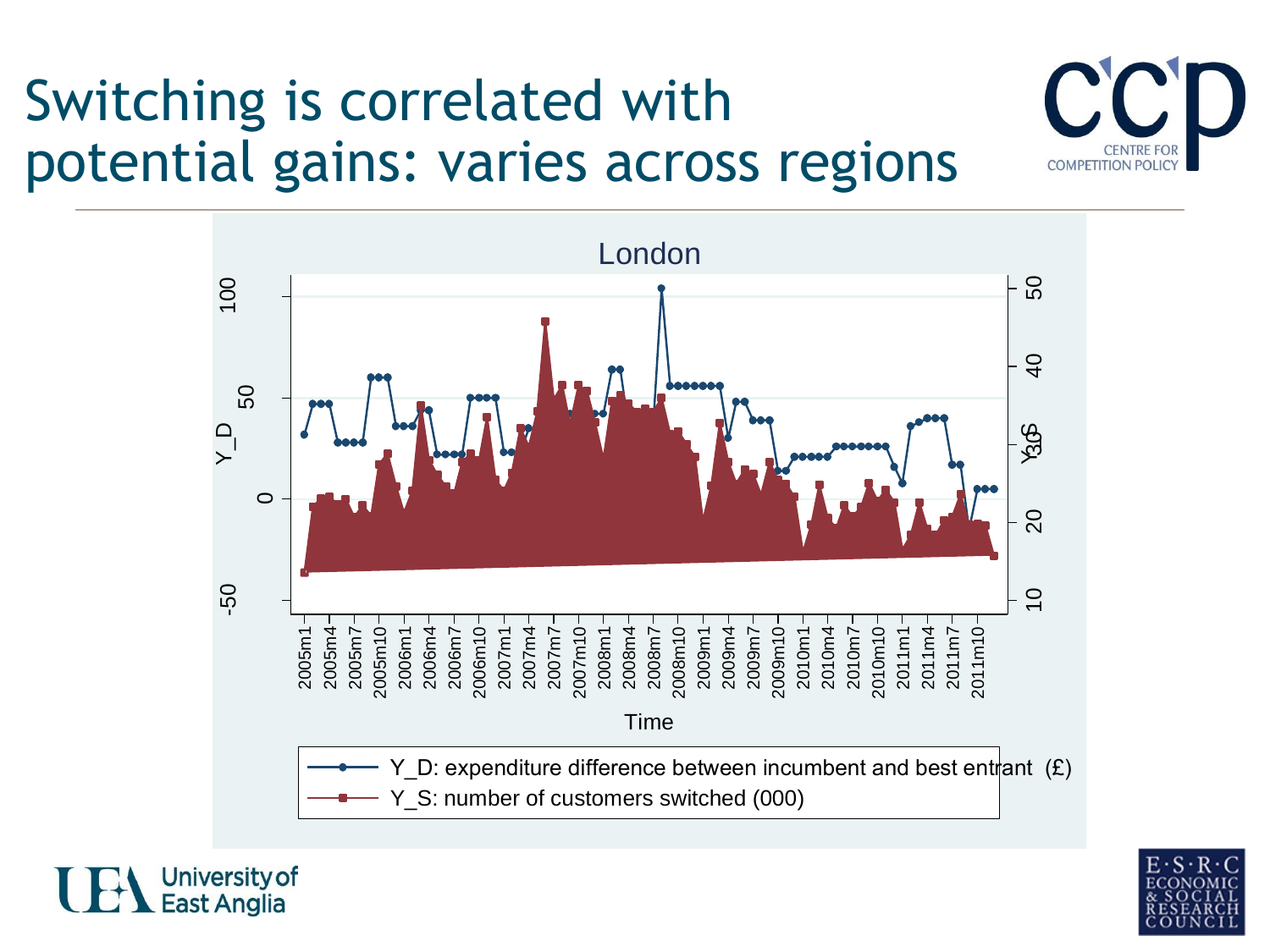#### Switching depends on increases in bills and gains available (and region, time, season)



| Dependent variable : Switchers (000)     | Coefficient   T-statistic |          | P-value |
|------------------------------------------|---------------------------|----------|---------|
| Increase in incumbent expend, this month | 0.034                     | 2.08     | 0.038   |
| Increase in incumbent expend, last month | $-0.005$                  | $-0.38$  | 0.71    |
| Incumb – best entrant expend, this month | 0.003                     | 0.22     | 0.82    |
| Incumb – best entrant expend, last month | 0.033                     | 2.17     | 0.030   |
|                                          |                           |          |         |
| Time trend                               | $-0.15$                   | $-2.14$  | 0.032   |
| Constant                                 | 38.59                     | 46.05    | 0.00    |
| London dummy                             | $-20.08$                  | $-23.35$ | 0.00    |
| R-squared                                | 0.89                      |          |         |
| <b>Number of observations</b>            | 820                       |          |         |

Pooled OLS is used with seasonal dummies and regional dummies, 2005-11

Serial correlation and heteroscedasticity accounted for and standard errors estimated using White's procedure.



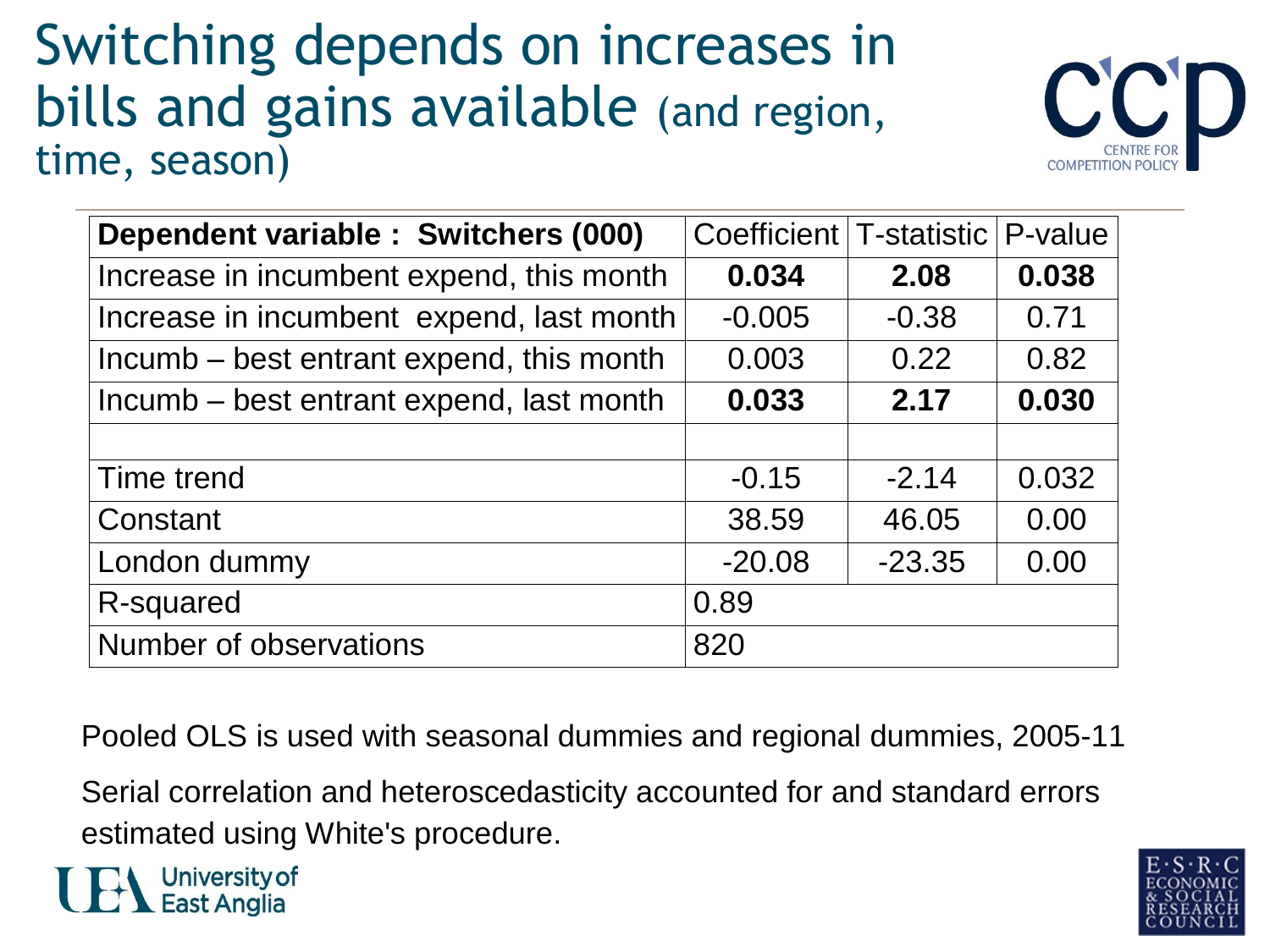# Initial gains (often) erode over time